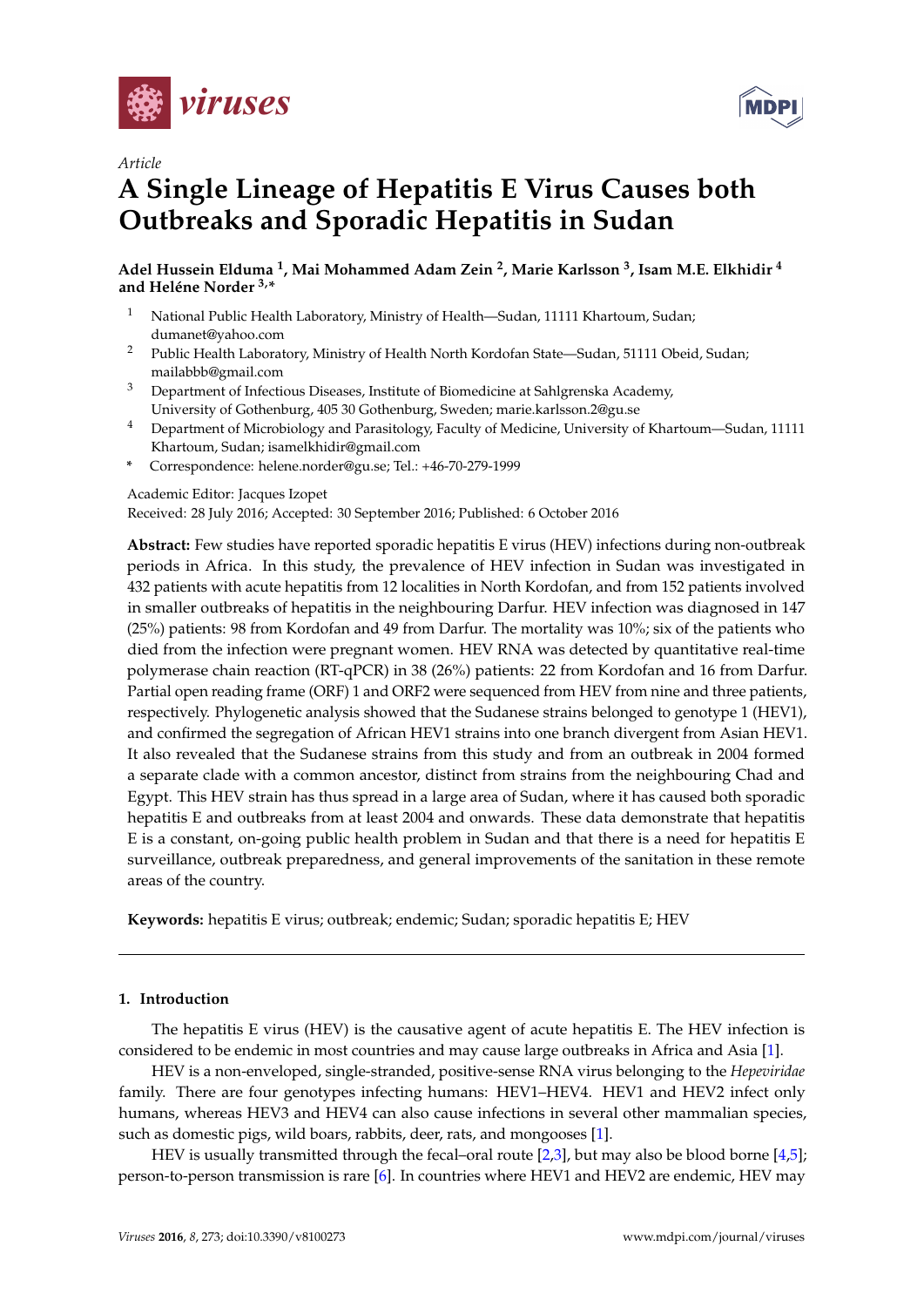cause widespread outbreaks, mainly through contaminated water. Insufficient drinking water and low standards of sanitation are the main causes of these outbreaks, particularly during heavy rainy seasons when the rivers overflow and drinking water may become contaminated with animal and human fecal matter [\[7,](#page-10-6)[8\]](#page-10-7).

Various clinical manifestations of HEV, from subclinical to fulminant forms, have been observed. The symptoms include jaundice, dark urine, fever, fatigue, loss of appetite, nausea, vomiting, abdominal pain, and joint pain [\[9\]](#page-10-8). HEV1 and HEV2 infections are often observed in individuals between the ages of 15 and 40 years of age [\[10\]](#page-10-9). These genotypes have caused widespread and isolated outbreaks in several countries in North and East Africa and in the Middle East [\[11–](#page-10-10)[17\]](#page-11-0), and have been shown to be responsible for 20%–60% of all hepatitis cases in these regions. During outbreaks, these genotypes may cause severe hepatitis with a fatality rate of over 10% in pregnant women infected during the third trimester [\[3\]](#page-10-2).

The first reported cases of HEV infection in Sudan occurred in 1992 [\[18\]](#page-11-1); since then several larger outbreaks have been observed, particularly in refugee camps in the Darfur region. Furthermore, all of these outbreaks have been shown to be associated with high mortality rates in pregnant women [\[19–](#page-11-2)[22\]](#page-11-3). Large outbreaks have also been reported in camps with Sudanese refugees in Chad and Ethiopia [\[23–](#page-11-4)[25\]](#page-11-5). Sudanese HEV strains causing outbreaks among displaced individuals in Darfur in 2004 were shown to belong to genotype 1 [\[26\]](#page-11-6). However, little is known about the genetic variability of HEV strains from different regions of Sudan.

The aims of this study were to investigate the prevalence of endemic HEV infection in patients with clinical symptoms of hepatitis during a non-outbreak period in the district of North Kordofan in Central Sudan, and the genetic relationships of these HEV strains with those that have caused outbreaks in Sudan, particularly in the Darfur region.

#### **2. Materials and Methods**

#### *2.1. Patients*

Because the symptomatic, acute HEV infection is largely indistinguishable from other acute-phase hepatic illnesses, all patients with clinical symptoms of hepatitis were asked to participate in this study during their consultations at health clinics in 12 different localities in the state of North Kordofan in Sudan, between May 2011 and May 2012. Hepatitis symptoms were defined as fever, jaundice, headache, vomiting, loss of appetite, and abdominal pain. The patients were referred to the largest hospital in Kordofan (the Obeid Teaching Hospital, El Obeid). The North Kordofan state covers an area of about 400,000 square kilometres divided into 14 regions (Figure [1\)](#page-2-0), and has a population of 3.6 to 4 million inhabitants, many of whom are nomads. Demographic data and clinical variables were obtained from all patients using a questionnaire designed for this study. National Public Health Laboratory of Sudan has a general approval from the federal ministry of health to conduct any study that can help defining any outbreak further and can help in preventive measures and monitoring outbreaks. All enrolled patients gave their written consent to participate. Patients involved in hepatitis outbreaks between May 2012 and May 2014, in five different states of the Darfur region, were also enrolled. The samples were anonymized with only sex, age, and origin of the patients known. Darfur covers an area of approximately 500,000 square kilometres divided into five regions, and has a population size of about 6 million inhabitants. Since 2003, famine and conflicts have affected the civilians hard in Darfur, where several camps with internally displaced persons are situated.

These studies have been performed according to the World Medical Association Declaration of Helsinki. All serum samples were analyzed at the reference laboratory for hepatitis E diagnostics at the National Public Health Laboratory in Khartoum, Sudan.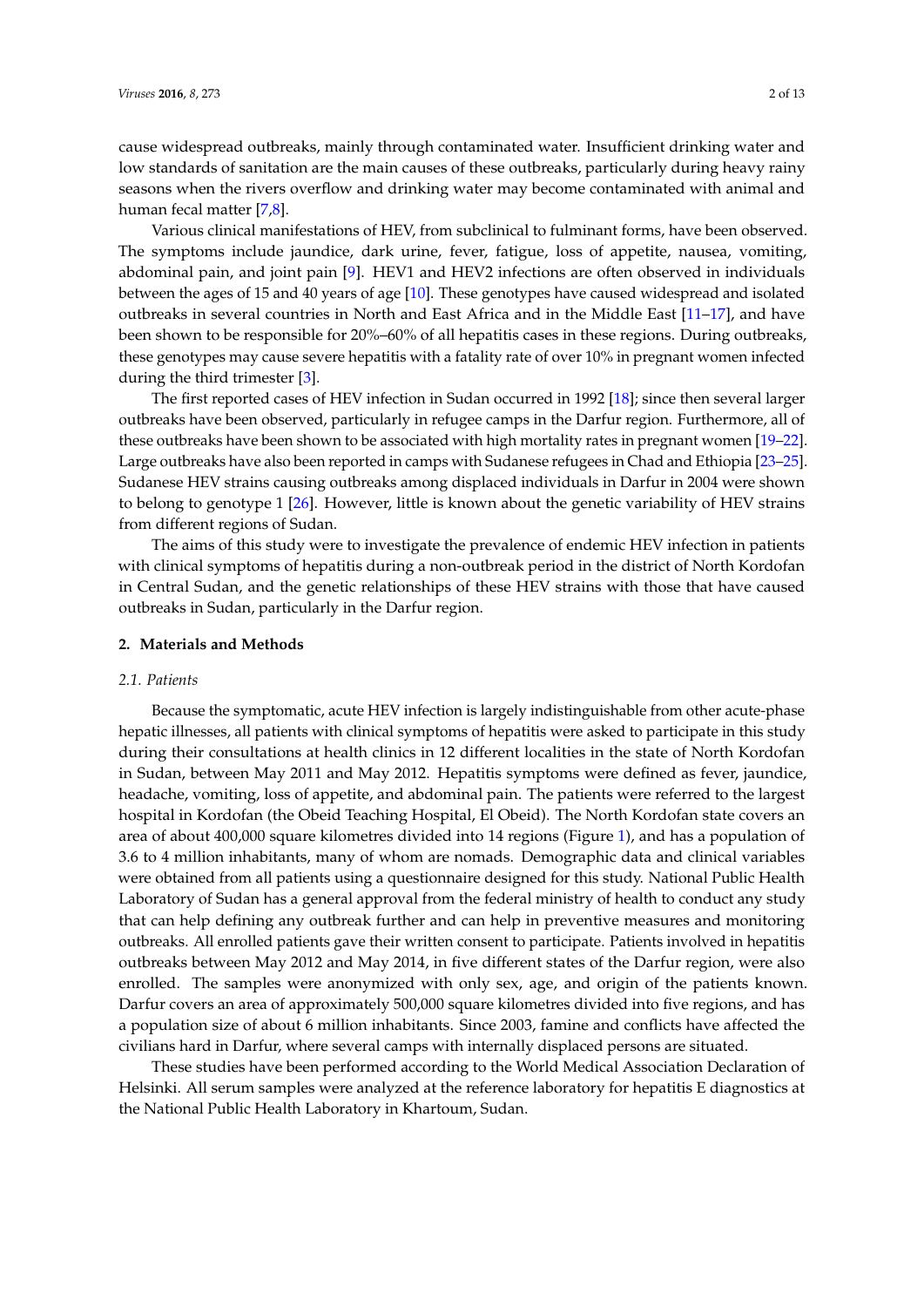<span id="page-2-0"></span>

Figure **1.** Map of Sudan and the region of Cordofan and Darfur. The regions for gold mining, and shown in squares labelled TM (traditional mining), and the location of the refugee camps in the Darfur regions are shown as squares labelled with CAM (refugee camps). The five regions with hepatitis outbreaks in Darfur are shown in the map as well as the 12 regions of North Kordofan, from where patients with sporadic hepatitis originated. These regions are labelled with the following Arabic numbers on the map: 1—Sudari; 2—Wad Banda; 3—Al Khawai; 4—Alnohod; 5—West Bara; 6—Bara; 7—Gibaish; 8—Abozabad; 9—Shaikan; 10—Alrahad; 11—Omrawaba; and 12—Alodeia. 6—Bara; 7—Gibaish; 8—Abozabad; 9—Shaikan; 10—Alrahad; 11—Omrawaba; and 12—Alodeia. **Figure 1.** Map of Sudan and the region of North Kordofan and Darfur. The regions for gold mining are

## *2.2. Serum Samples*

*2.2. Serum Samples* Five milliliters of blood were collected from each patient, and the sera were stored at −20 °C at the site of collection until they were sent to the National Public Health Laboratory in Khartoum, where they were stored at −80 °C before analysis. where they were stored at  $\frac{80}{80}$  before analysis. Serum samples from 432 patients from Kordofan and 152 from Darfur were analyzed in this study.

## *2.3. Analysis for Anti-HEV Antibodies*

*2.3. Analysis for Anti‐HEV Antibodies* Santa Ana, CA, USA) was used for anti-HEV immunoglobulin (Ig) M detection in serum samples according to the manufacturer's instructions. Twenty-nine of the serum samples reactive for anti-HEV IgM were sent for genotyping to the Clinical Microbiology-Virology Laboratory (CMVL) at Sahlgrenska University Hospital, Gothenburg, Sweden. Thirteen of the samples were from sporadic cases from Kordofan and 16 were from patients involved in outbreaks in Darfur. These samples were reanalyzed and confirmed anti-HEV IgG and IgM positive in Sweden with HEV IgM/HEV IgG assays (DiaPro, Samples were realistic were realistic in Sweden and IgH positive in Sweden with HEV is a sweden with HEV in Sweden with HEV is a sweden with HEV in Sweden with HEV is a sweden with HEV is a sweden with HEV is a sweden with The MP Diagnostic HEV enzyme-linked immunosorbent assay (ELISA) (MP Biomedical,

## *2.4. HEV RNA Detection by Quantitative Real-Time Polymerase Chain Reaction*

HEV RNA detection was performed by quantitative real-time polymerase chain reaction (RT-qPCR) at the National Public Health Laboratory in Khartoum. RNA was extracted from 140  $\mu$ L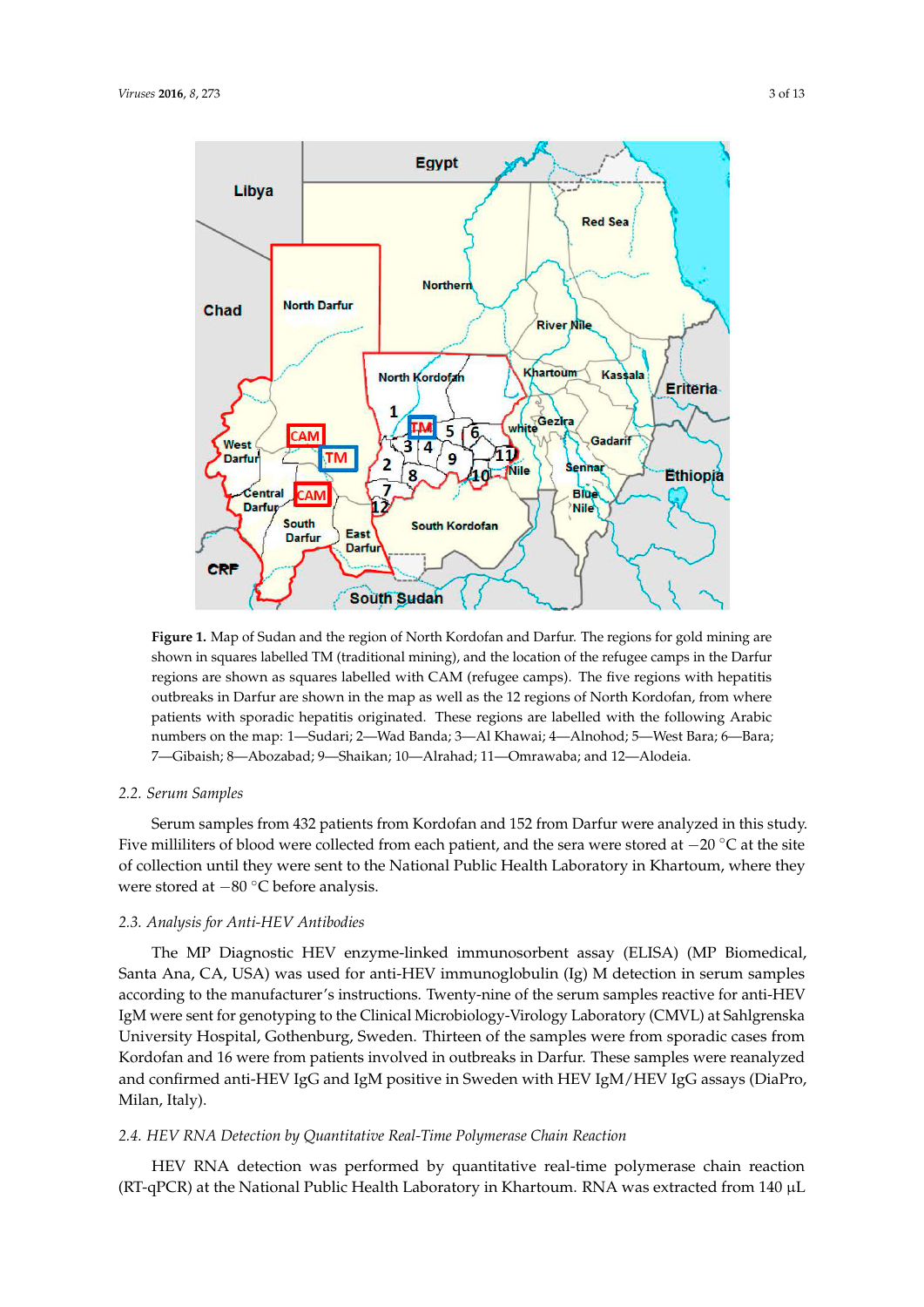of serum using a QIAmp Viral RNA Mini Kit (Qiagen GmbH, Hilden, Germany). HEV RNA was detected with the HEV RT-qPCR assay (Genome Diagnostics, New Delhi, India) in a final volume of  $25 \mu L$ , according to the manufacturer's instructions, using a Rotor Gene Q 6000 real-time PCR machine for amplification (Corbett Life Science, Düsseldorf, Germany).

## *2.5. PCR Amplification and Sequencing*

Extraction of nucleic acids in the 29 anti-HEV IgM positive samples sent to the CMVL in Sweden was performed from a 250 µL serum mixed with 2 mL of lysis buffer (NucliSENSeasyMAG, bioMérieux, Marcy-l'Étoile, France). The mixture was incubated for 10 min at room temperature before the addition of 50 µL of NucliSENSeasyMAG Magnetic Silica and thereafter incubated for an additional 10 min. RNA was eluted in 110 µL of distilled water using the NucliSENSeasyMAG instrument according to the manufacturer's instructions (bioMérieux).

cDNA synthesis and PCR amplification of the partial open reading frame (ORF) 1 region were performed as previously described [\[27,](#page-11-7)[28\]](#page-11-8). The partial ORF2 region (778 nucleotides) was also amplified using 5 µL of cDNA and primers gt1-ORF2-S1: 5'-GCGGCCTACCGACAGAATTGATTTC GTC-3' (at position 6247 of AY204877) and gt1-ORF2-AS1: 5'-TCCCGAGTTTTACCCACCTTCAT YTTAAG-3' (at position 7053). This product was semi-nested with primers gt1-ORF2-S2: 5'-ACGCCCAGTCGTCTCAGCCAATGG-3' (at position 6299) and gt1-ORF2-AS1: 5'-TCCCG AGTTTTACCCACCTTCATYTTAAG-3' (at position 7053) to yield a 778 bp fragment. The amplified fragments were purified and sequenced in both directions with the primers used in the PCR amplification, as previously described [\[28\]](#page-11-8). The sequences obtained in this study are deposited in GenBank with accession number KX879758-KX879765.

# *2.6. Phylogenetic Analysis*

The sequences obtained were analyzed with the SeqMan program in the DNAStar program package version 10.1.2 (DNA Star Inc., Madison, WI, USA). The sequences were aligned with the corresponding region of 187 sequences representing HEV genotypes 1–4 in ORF1 and 116 sequences representing genotypes 1–4 in ORF2 obtained from GenBank, including all available HEV sequences from Africa. A phylogenetic analysis was carried out with the PHYLIP package version 3.65 [\[29\]](#page-11-9). Evolutionary distances were calculated using the Hasegawa–Kishino–Yano (HKY) algorithm in the DNADIST program in the PHYLIP package with a transition/transversion ratio of 7.10 for ORF1 and 4.95 for ORF2 with gamma correction with alpha 0.31 and 0.38 for ORF1 and ORF2, respectively. Phylogenetic trees were constructed using the unweight pair-group method using arithmetic averages (UPGMA) and the neighbor-joining method in the NEIGHBOR program of the PHYLIP package. Bootstrap analyses were performed for 1000 replicas with the program Seqboot in the PHYLIP package. The trees were visualized with the program Tree View, version 1.6.6 [\[30\]](#page-11-10).

## *2.7. Statistical Analysis*

Data were analyzed using the Statistical Package for Social Science (IBM SPSS 20; IBM, Armonk, NY, USA).

## **3. Results**

## *3.1. Patients*

All patients enrolled in this study, owing to hepatitis-like illnesses, were from 12 regions of North Kordofan and from five states of Darfur (Table [1;](#page-4-0) Figure [1\)](#page-2-0). The mean age of the 432 patients with sporadic hepatitis was  $23.01 \pm 14$  years (211 men and 221 women), 32 were younger than five years of age (Table [1\)](#page-4-0). The 152 patients involved in hepatitis outbreaks in Darfur were of similar age: mean age  $24.8 \pm 12$  years (123 males and 29 females), with nine children younger than 5 years of age.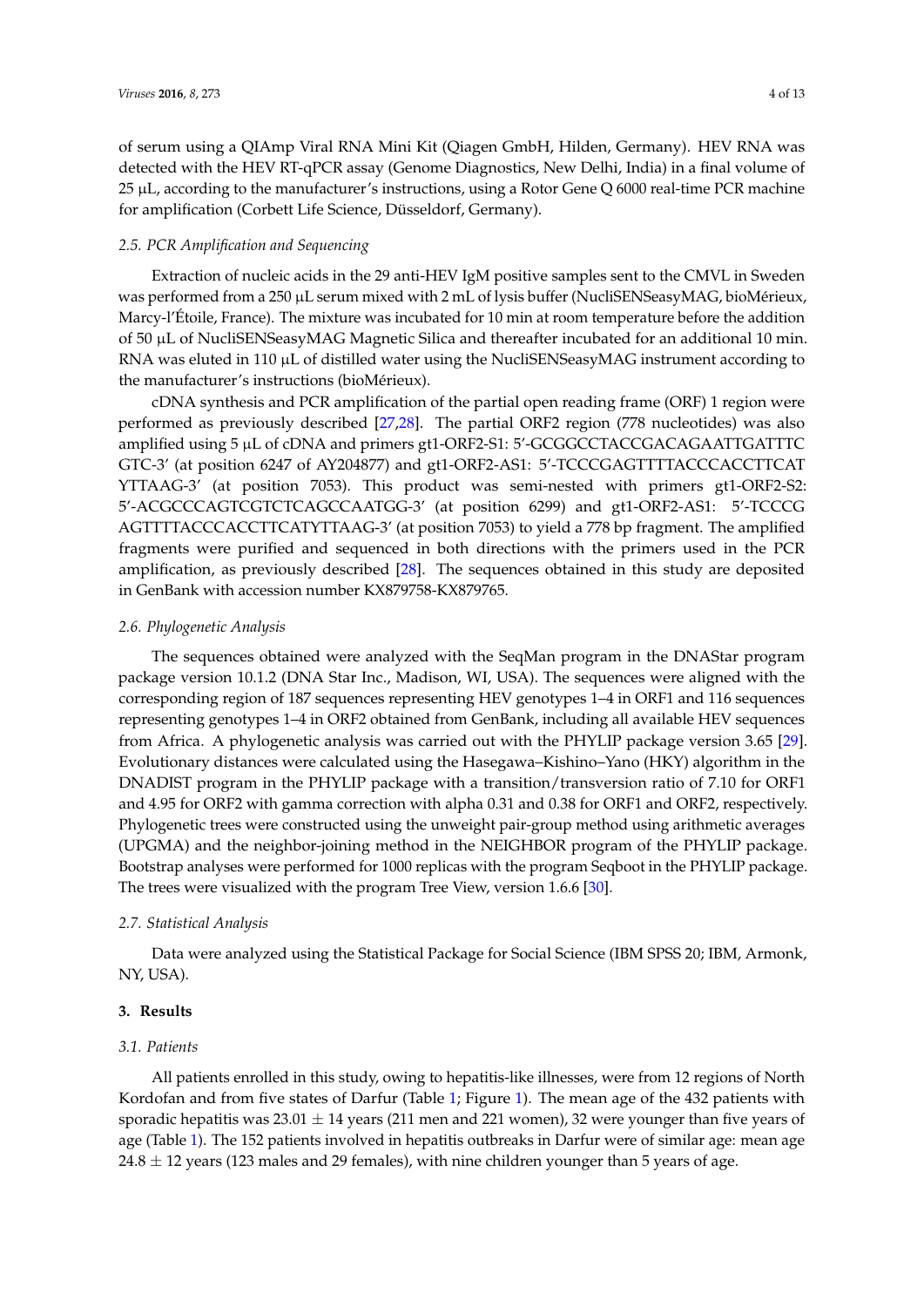## *3.2. Sporadic Cases of HEV Infection in North Kordofan from 2011 to 2012*

Anti-HEV IgM, which was used as a marker for ongoing HEV infection, was found in samples from 98 (23%) of the patients with sporadic hepatitis in Kordofan (Table [1\)](#page-4-0), and HEV RNA was identified in 32 of these samples. There were significantly more women than men infected with HEV (63 (28%) versus 35 (17%);  $p = 0.0039$ , Fisher's exact test). The prevalence of infected women was highest in Al Khawai (79%), which was significantly higher than in other regions (*p* = 0.0001, Fisher's exact test; Table [1\)](#page-4-0).

<span id="page-4-0"></span>**Table 1.** Origin and gender of patients with sporadic hepatitis infection in 12 different regions of the state of North Kordofan during 2011 and 2012 and of patients involved in hepatitis outbreaks in five regions of Darfur during the years 2012 and 2014.

| <b>Region</b> |                    | Number of Hepatitis E Virus (HEV)- Infected<br>Individuals/Total Number of Individuals investigated |                                             |               |
|---------------|--------------------|-----------------------------------------------------------------------------------------------------|---------------------------------------------|---------------|
|               |                    | Men<br>Anti-HEV IgM-positive/Total<br>(%)                                                           | Women<br>Anti-HEV IgM-positive/Total<br>(%) | <b>Total</b>  |
|               | Alnohod            | 20/82(24)                                                                                           | 24/79(30)                                   | 44/161(27)    |
|               | Gibaish            | 1/25(4)                                                                                             | 3/18(17)                                    | 4/43(9)       |
|               | Wad Banda          | 6/41(15)                                                                                            | 10/54(19)                                   | 16/105(15)    |
|               | Abozabad           | 2/8(25)                                                                                             | 3/9(33)                                     | 5/17(29)      |
|               | Shaikan            | 0/23                                                                                                | 2/16(12)                                    |               |
| <b>North</b>  | Al Khawai          | 2/5(40)                                                                                             | 15/19(79)                                   | 17/24(71)     |
| Kordofan      | Sudari             | 0/2                                                                                                 | 0/3                                         | 0/5           |
|               | Bara               | 0/5                                                                                                 | 0/2                                         | 0/7           |
|               | West Bara          | 4/8(50)                                                                                             | 6/17(35)                                    | 10/25(40)     |
|               | Alrahad            | 0/1                                                                                                 | 0/1                                         | 0/2           |
|               | Omrawaba           | 0/1                                                                                                 | $\Omega$                                    | 0/1           |
|               | Alodeia            | 0/0                                                                                                 | 0/3                                         | 0/3           |
| Subtotal      |                    | 35/211 (17)                                                                                         | 63/221 (28)                                 | 98/432 (23)   |
|               | North Darfur       | 21/30(70)                                                                                           | 1/4(25)                                     | 22/34(65)     |
| Darfur        | Central Darfur     | 4/29(13)                                                                                            | 0/6                                         | 4/35(11)      |
|               | <b>West Darfur</b> | 3/23(13)                                                                                            | 3/6(50)                                     | 6/29(21)      |
|               | <b>East Darfur</b> | 0/0                                                                                                 | 1/6(17)                                     | 1/6(17)       |
|               | South Darfur       | 14/41(34)                                                                                           | 2/7(28)                                     | 16/48(33)     |
| Subtotal      |                    | 42/123 (34)                                                                                         | 7/29(24)                                    | 49/152 (32)   |
| <b>TOTAL</b>  |                    | 77/334 (23%)                                                                                        | 70/250 (28%)                                | 147/584 (25%) |

The most common clinical symptoms observed in the 98 patients with sporadic HEV infection were jaundice (97 patients (99%)), followed by fever, abdominal pain, and vomiting (Table [2\)](#page-5-0). All five children younger than 5 years of age with hepatitis E had fever, and all but one also had jaundice and abdominal pain. HEV infection was detected in all age groups (Table [2\)](#page-5-0), there was, however, a significantly higher frequency of HEV infections in patients younger than 35 years of age ( $p = 0.0082$ ); Fisher's exact test) than in older. About 60% of the infected women were of reproductive age. Twenty-three of the 432 patients with hepatitis died, 10 of whom had hepatitis E, three men, and seven women. These 10 individuals had a median age of 20 years (range 17–35 years) and were from six different regions of North Kordofan. Six of the seven women who did not survive the HEV infection were pregnant.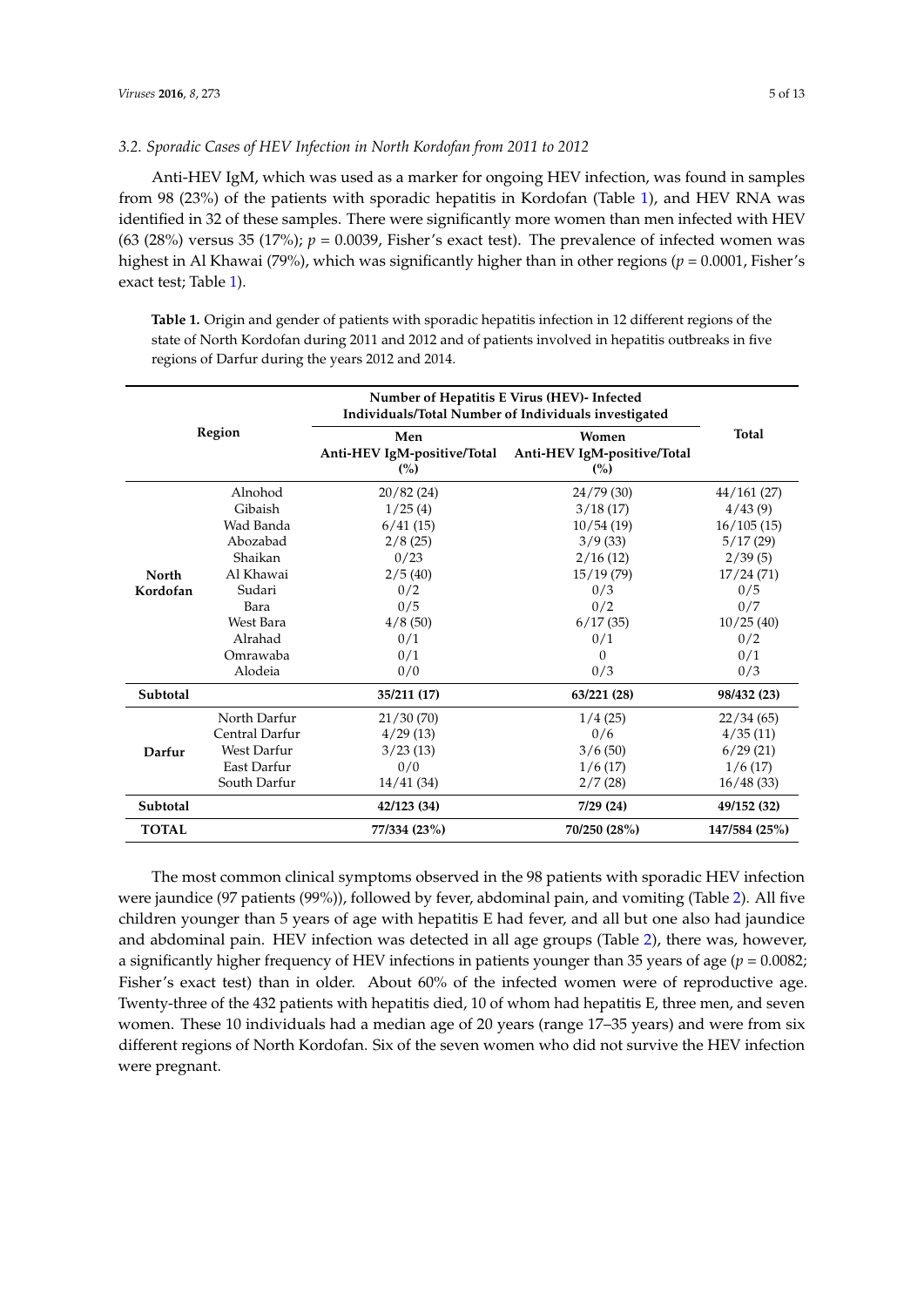<span id="page-5-0"></span>

| <b>Clinical Symptom</b> | Number of Patients with Hepatitis E and Respective Symptom |
|-------------------------|------------------------------------------------------------|
| Jaundice                | 97 (99%)                                                   |
| Fever                   | 94 (96%)                                                   |
| Abdominal pain          | 72 (73.5%)                                                 |
| Loss of appetite        | 68 (69.4%)                                                 |
| Vomiting                | 72 (73.5%)                                                 |
| Joint pain              | 47(48%)                                                    |
| Headache                | $32(32.6\%)$                                               |

**Table 2.** Clinical symptoms among 98 patients with sporadic hepatitis E virus infection.

## *3.3. Outbreaks in Darfur during the Years 2012 and 2014*

During the years 2012 and 2014 there were several small outbreaks of hepatitis in each of the five states of Darfur, involving, in total, 152 patients (Table [1\)](#page-4-0). The largest outbreaks occurred in North and South Darfur with 34 and 48 patients with hepatitis, respectively. Anti-HEV IgM could be found in samples from 49 (32%) of the patients involved in these outbreaks. HEV RNA was detected in 18 (37%) of the HEV IgM-positive samples (Table [3\)](#page-5-1). There were more males than females involved in the outbreaks, and subsequently there were more identified HEV infected males than females, 42 versus 7, respectively. Several of these males were working with gold mining (Figure [1\)](#page-2-0). The mean age of all those who were HEV-infected was  $26.7 \pm 7.5$  years; none were younger than 14 years of age.

<span id="page-5-1"></span>**Table 3.** Anti-HEV IgM and HEV RNA in relation to age of and number of investigated patients with clinical hepatitis in Kordofan and Darfur during the study period.

|              | Age<br>(Years) | Men                                                                                         | Women                                                                                       |                | <b>HEV RNA</b><br>Positive/Total<br>Number<br>Investigated |
|--------------|----------------|---------------------------------------------------------------------------------------------|---------------------------------------------------------------------------------------------|----------------|------------------------------------------------------------|
| Region       |                | Number of<br><b>HEV-Infected</b><br>Individuals/<br><b>Total Number</b><br>Investigated (%) | Number of<br><b>HEV-Infected</b><br>Individuals/<br><b>Total Number</b><br>Investigated (%) | <b>Total</b>   |                                                            |
|              | $<$ 5          | 4/21(19%)                                                                                   | $1/11(9\%)$                                                                                 | 5/32(16%)      | 4/5                                                        |
|              | $5 - 14$       | 7/48(15%)                                                                                   | 18/48(37%)                                                                                  | 25/96(26%)     | 9/25                                                       |
|              | $15 - 24$      | 10/45(22%)                                                                                  | 20/55(36%)                                                                                  | $30/100(30\%)$ | 9/30                                                       |
|              | $25 - 34$      | 7/5712%                                                                                     | 16/63(25%)                                                                                  | 23/120(19%)    | 7/23                                                       |
| <b>North</b> | $35 - 44$      | $3/15(20\%)$                                                                                | 7/35(20%)                                                                                   | 10/50(20%)     | 1/10                                                       |
| Kordofan     | $45 - 54$      | 3/13(23%)                                                                                   | 0/4                                                                                         | 3/17(17%)      | 1/3                                                        |
|              | $55 - 64$      | $1/9(11\%)$                                                                                 | 0/2                                                                                         | 1/11(9%)       | 1/1                                                        |
|              | >64            | 0/3                                                                                         | $1/3$ (33%)                                                                                 | 1/6(17%)       | 0/1                                                        |
|              | <b>Total</b>   | 35/211 (17%)                                                                                | 63/221 (28%)                                                                                | 98/432 (23%)   | 32/98                                                      |
|              | $\leq$         | 0/5                                                                                         | 0/4                                                                                         | 0/9            | $\theta$                                                   |
|              | $5 - 14$       | 0/9                                                                                         | 0/5                                                                                         | 0/14           | $\theta$                                                   |
|              | $15 - 24$      | 16/47(34%)                                                                                  | $2/5(40\%)$                                                                                 | 18/52(34%)     | 5/52                                                       |
|              | $25 - 34$      | 21/50(42%)                                                                                  | $5/19(50\%)$                                                                                | 26/60(43%)     | 12/60                                                      |
| Darfur       | $35 - 44$      | 4/7(57%)                                                                                    | 0/3                                                                                         | $4/10(40\%)$   | 1/10                                                       |
|              | $45 - 54$      | 0/3                                                                                         | 0/0                                                                                         | 0/3            | 0                                                          |
|              | $55 - 64$      | 1/1                                                                                         | 0/0                                                                                         | 1/1            | $\theta$                                                   |
|              | >64            | 0/1                                                                                         | 0/2                                                                                         | 0/3            | $\theta$                                                   |
|              | <b>Total</b>   | 42/123 (34%)                                                                                | 7/29 (24%)                                                                                  | 49/152 (32%)   | 18/152                                                     |

#### *3.4. HEV Genotyping*

Partial ORF1 could be amplified in eight of 13 HEV IgM-positive samples from Kordofan and in five of 16 samples from Darfur. This amplified region could be sequenced in nine samples, five from Kordofan and four from Darfur.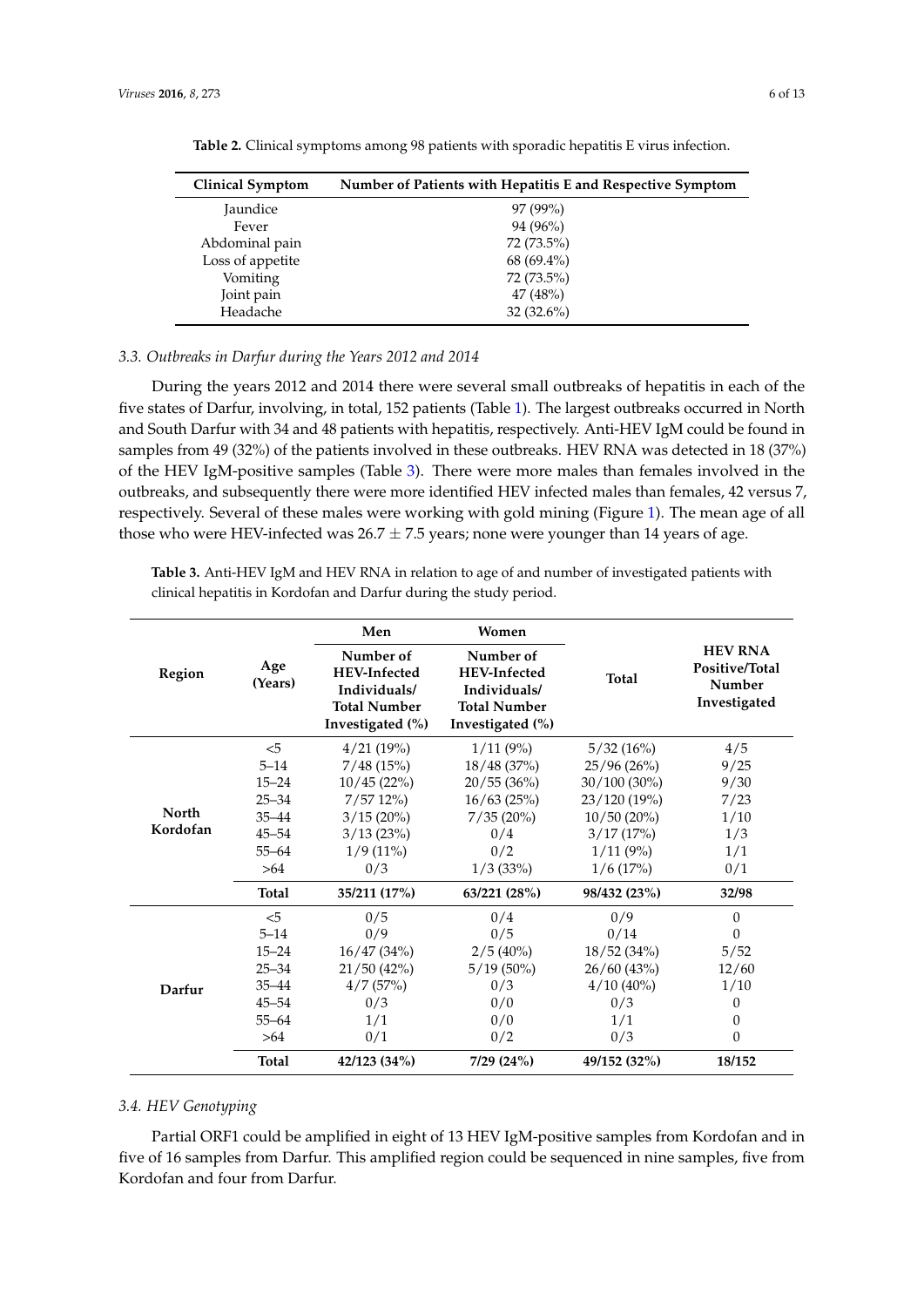Phylogenetic analysis of partial ORF1 sequences revealed a separate branch within genotype 1 formed by HEV strains from Africa (Figure [2\)](#page-7-0). The strains from Sudan formed a separate clade on this branch, supported by a 98% bootstrap value. There was no separate clade formed by the strains from the outbreaks, and the Sudanese strains were intermixed with each other. An analysis of partial ORF2 sequences confirmed this finding, with the strains from Sudan forming a separate clade on a branch formed by strains from Namibia, Chad and Sudan within genotype 1 supported by a 100% bootstrap value (Figure [3a](#page-8-0),b). In this region, the Sudanese strains were 7%–9% divergent from the strains from Namibia, Chad and Egypt, and 13%–15% divergent from the strain from Morocco.

## **4. Discussion**

This study showed that hepatitis E is endemic in Sudan, causing sporadic cases during non-outbreak periods as well as larger and smaller outbreaks and is an ongoing public health problem. Sporadic hepatitis E occurred in all localities of North Kordofan where more than seven individuals were investigated, with the highest prevalence in Al Khawai, indicating that there may have been an unidentified outbreak there during the study period. There were also several smaller hepatitis outbreaks in the neighboring Darfur region during the study period, with one third of the cases caused by HEV. The most common symptoms of HEV infection among the sporadic cases were icterus and/or fever and abdominal pain, as has been shown for other clinical hepatitis E cases [\[31](#page-11-11)[,32\]](#page-11-12), however other symptoms of the disease may have been overlooked, since the patients were selected due to having hepatic symptoms.

Most studies on hepatitis E in Africa have investigated major outbreaks, such as those occurring in Somalia, Botswana, and Namibia in the 1980s, Morocco in 1994, and Central Africa Republic, Uganda, Kenya, and Sudan in the 2000s and 2010s [\[12](#page-11-13)[,16,](#page-11-14)[21](#page-11-15)[,33–](#page-12-0)[37\]](#page-12-1). In the current study, we reported the prevalence of HEV infection in regions that have not had any HEV outbreaks, or during periods with no larger outbreaks. One study performed in Northern Uganda after an outbreak in 2009 [\[38\]](#page-12-2) found ongoing endemic hepatitis E in a large proportion of patients with jaundice, as was found in North Kordofan in this study. In both of these studies, the patients were identified due to symptomatic disease, which has been shown to occur in about 20% of the HEV infected patients in India [\[10\]](#page-10-9). If these figures also apply to African countries, the burden of HEV infection is probably substantial, with endemic hepatitis E causing many sporadic cases and unidentified smaller outbreaks, as found in the Kaboong district in Northern Uganda [\[38\]](#page-12-2) and identified in this study in the Al Khawai region.

There was no difference in age between the genders of the HEV-infected patients. However, there were significantly more women than men with sporadic hepatitis E in Kordofan, while there were more men than women involved in the outbreaks in Darfur. Previous studies have shown that clinical infections are more prevalent in men than in women during outbreaks of HEV [\[39,](#page-12-3)[40\]](#page-12-4). The reason for this discrepancy is not known; additional studies including more Sudanese patients are needed in both Northern Kordofan and in neighbouring states during outbreak and non-outbreak periods. It is possible that more women were identified among the sporadic cases because many infected men do not seek health care if the infection is mild and self-limiting, but are tested for HEV during outbreaks. Alternatively, the HEV strain(s) circulating in Sudan may cause more serious infections in women than in men. One reason why most of those involved in the smaller outbreaks in Darfur were men in this study is that the outbreaks occurred in areas where there is a tradition of gold mining, which is mainly performed by men. In these areas the men live in non-hygienic conditions, in crowded places, without latrines and may easily become infected by the fecal–oral route.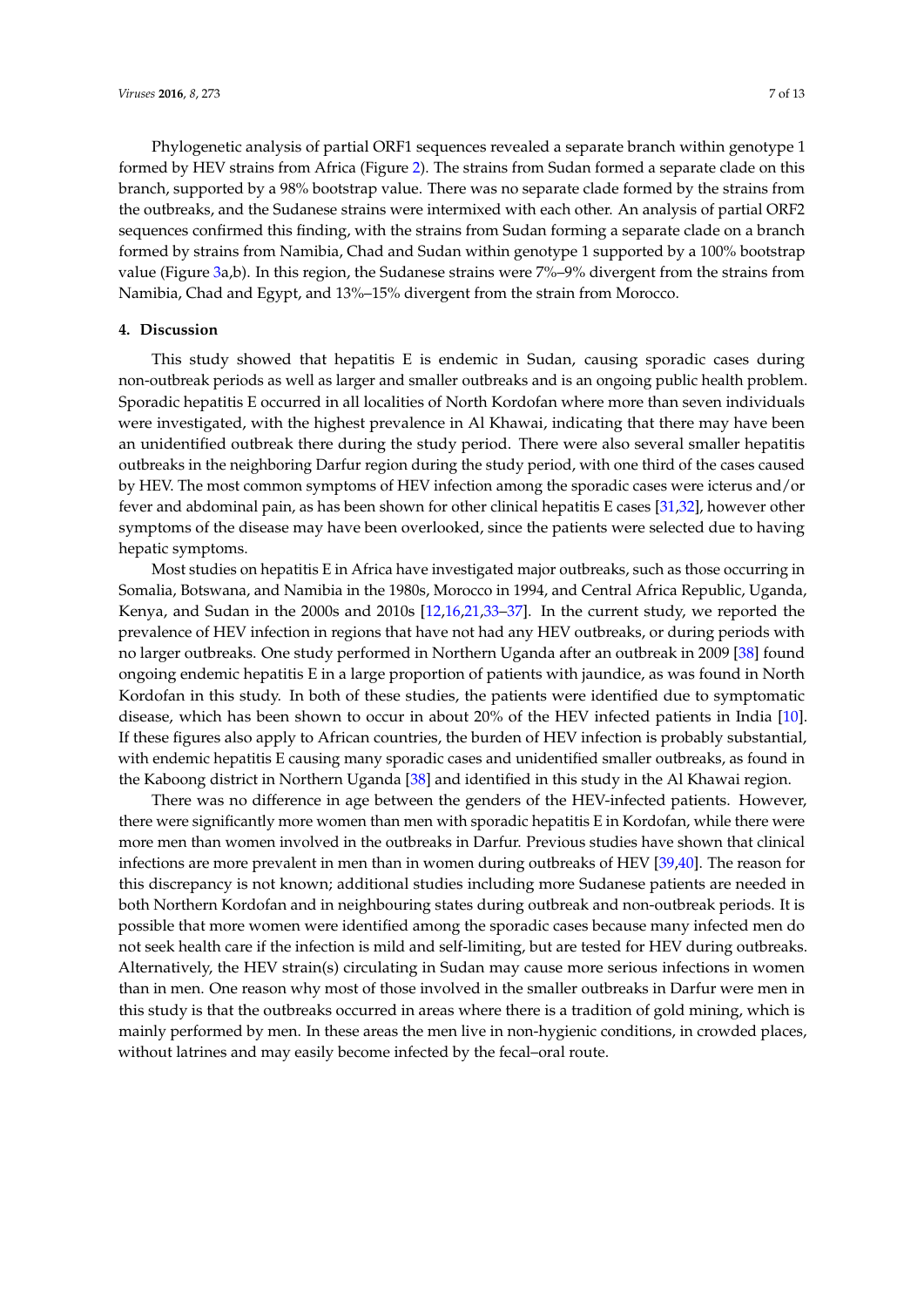<span id="page-7-0"></span>

**Figure 2.** Branch of 89 genotype 1 strains in a phylogenetic tree based on 368 nucleotides of partial polymerases in the open reading frame (ORF) 1 region. Boot strap values obtained from 1000 replicates are given at the branches. The accession numbers and origins of the strains are given at the nodes.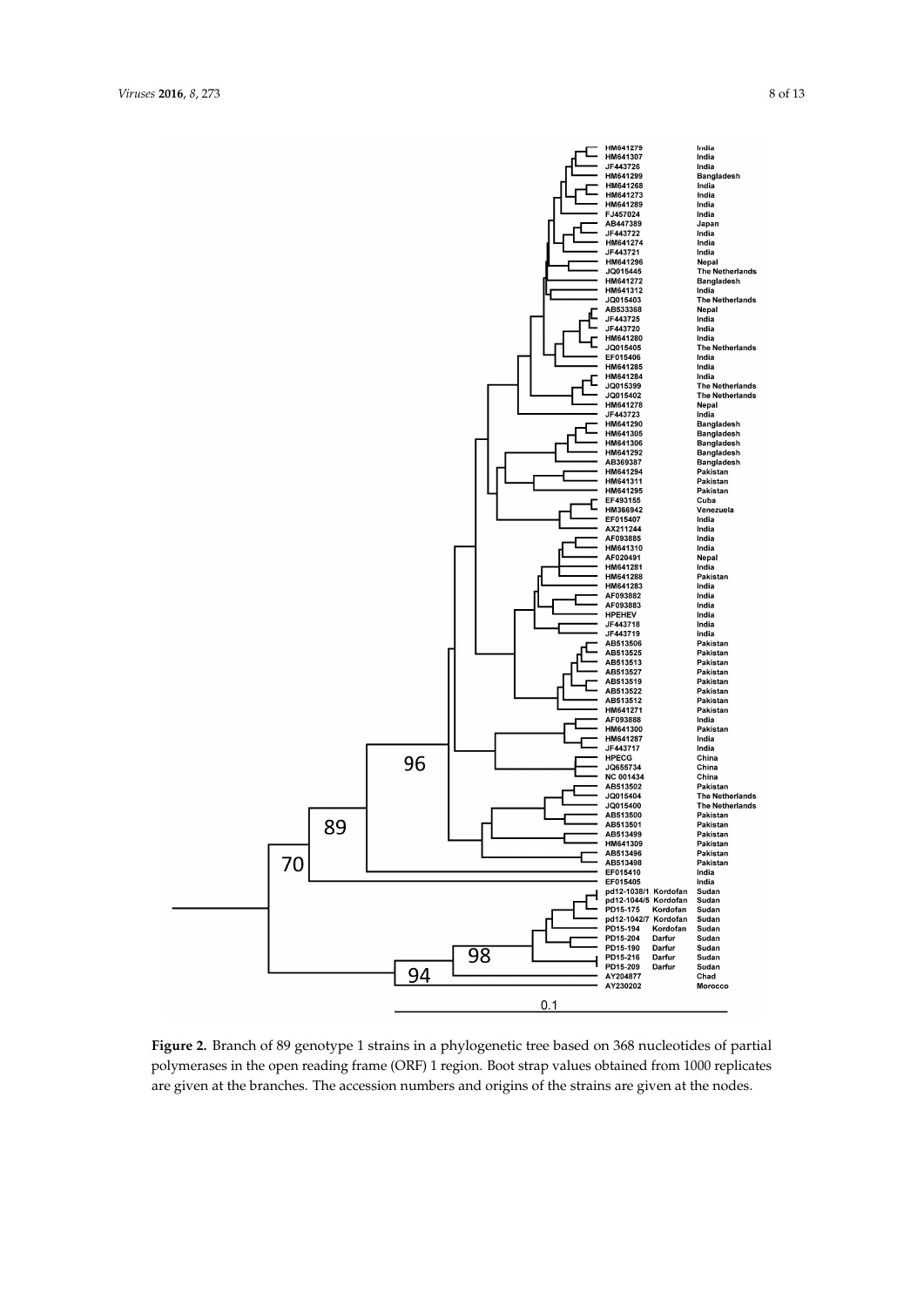<span id="page-8-0"></span>

**Figure 3.** (**a**) Branch formed by 32 HEV genotype 1 (HEV1) strains in a phylogenetic tree based on 658 nucleotides of partial capsids in the ORF2 region; (**b**) Branch formed by the nine available HEV1 sequences from Africa in a phylogenetic tree based on 363 nucleotides of partial capsids in the ORF2 region. Boot strap values obtained from 1000 replicates are given at the branches. The accession numbers and origins of the strains are given at the nodes.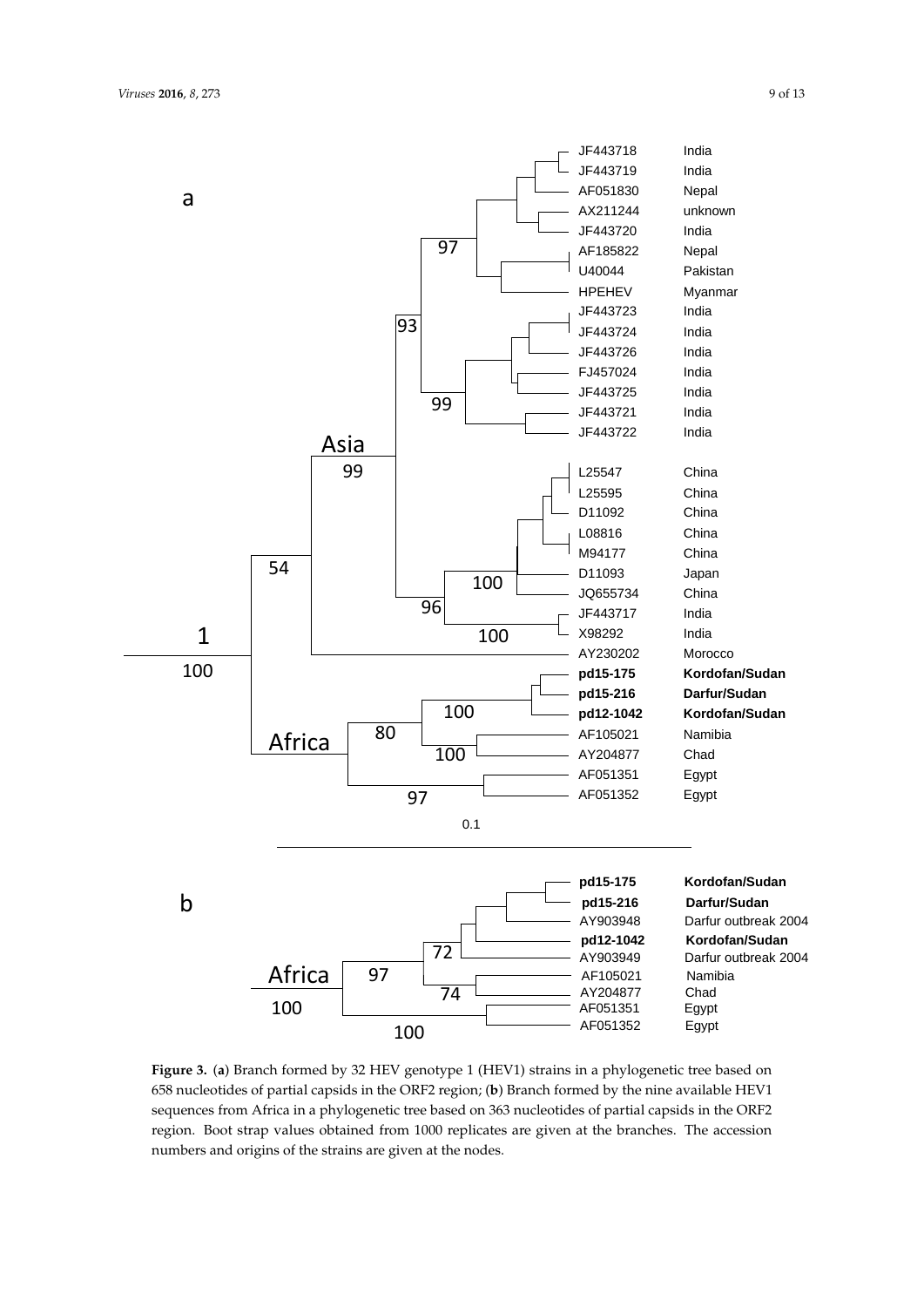Most cases of acute HEV infection were in those between 15 and 24 years old of age, an age also described for sporadic hepatitis E cases in India [\[10\]](#page-10-9), and about 30% of the children with hepatitis examined in this study were infected with HEV. This mean age is somewhat higher than what has been described from larger outbreaks in Africa, where the average age of infection was 8.1 years in North Africa and 15.5 years in Sub-Saharan Africa [\[41\]](#page-12-5). This may be because children can more easily become infected during outbreaks, which often occur in densely populated areas with crowded living conditions that may facilitate multiple transmission routes. Moreover, families are more likely to seek out healthcare during an outbreak than in an endemic situation with sporadic transmission of HEV.

In this study, the mortality rate among Sudanese patients with sporadic hepatitis E was high: 5.3%; 43% of them were due to an HEV infection. Among the HEV infected the mortality was 10%, which is higher than the 0.4%–4% reported for several outbreaks [\[41,](#page-12-5)[42\]](#page-12-6). However, during the outbreak in Darfur in 2004, the mortality rate was even higher (17.8%) [\[21\]](#page-11-15). Additionally, 60% of the individuals who did not survive their HEV infection in this study were pregnant women, which may explain the high mortality rate, since HEV1 infections in Africa and Asia have been shown to be associated with a 10-fold higher risk of death in pregnant women than in non-pregnant individuals [\[41\]](#page-12-5). However, we could not determine how many of the HEV-infected women were pregnant, which makes the interpretation uncertain regarding mortality of pregnant HEV infected women in this study.

The high prevalence of endemic cases of HEV infection in North Kordofan, close to the Darfur region, may indicate that endemic HEV strains can spread and cause outbreaks, such as those occurring in resource-limited regions or in refugee camps, where there is overcrowding and limited access to potable water, proper sanitation, and hygiene. At least three widespread outbreaks have occurred under these conditions in Darfur in recent years [\[21](#page-11-15)[,26](#page-11-6)[,43](#page-12-7)[,44\]](#page-12-8), and during this study period there were several smaller hepatitis outbreaks in this region. The majority of the inhabitants in North Kordofan are poor and live in conditions similar to those of a study in Uganda [\[45\]](#page-12-9). Most are nomads, moving their animals from one region to another. Their water sources are scarce; some have wells, others store rain water for drinking. Additionally, very few individuals have access to latrines. In rural areas, there are no pipe water networks, and only some families have access to traditional latrines. Most fecal–oral spread outbreaks start during the rainy season, often during heavy flooding, which is associated with the spread of HEV and other infectious agents, including cholera, as has been described in Uganda [\[46](#page-12-10)[,47\]](#page-12-11). Thus, these conditions may explain the spread of infections from one region to another and may allow for outbreaks to occur if the herd immunity is low in the population.

A phylogenetic analysis showed that the African HEV strains were genetically divergent from those from Asia, and that all African strains were found on one branch when partial ORF1 was analysed. The endemic HEV strains identified in this study, both those causing sporadic infections in North Kordofan and those from the outbreaks in Darfur, were genetically similar to those causing outbreaks in Darfur in 2004 [\[26\]](#page-11-6). These strains formed a separate clade in the phylogenetic tree distinct from HEV strains from neighboring Chad, Egypt and also from strains from Namibia and Morocco. The North Kordofan and Darfur regions are large geographical regions, comparable to the area covered by Pakistan and Bangladesh together, or close to one tenth of India. Since the HEV strains isolated from Pakistan, Bangladesh and India are intermixed in the phylogenetic tree, and the Sudanese strains from all parts of this large region formed one clade, HEV strains circulating in India, Bangladesh and Pakistan may spread and evolve differently compared to those circulating in Sudan. This may partly be due to the higher population density of more susceptible individuals in the Asian countries, and that HEV strains may have circulated and evolved in these countries for a longer period than in Sudan. The interpretation of the phylogenetic analysis showing uniqueness of the HEV strains from Sudan may be limited because there are very few sequences available from HEV strains from different parts of Africa. Therefore, it is not known if the HEV strain identified in this study is specific to Sudan or may also be prevalent in other neighboring countries, and if there are several strains circulating in Sudan. However, the data obtained indicate that the endemic Sudanese strains have spread between different regions of the country for several years, probably mainly during rainy seasons. This endemic strain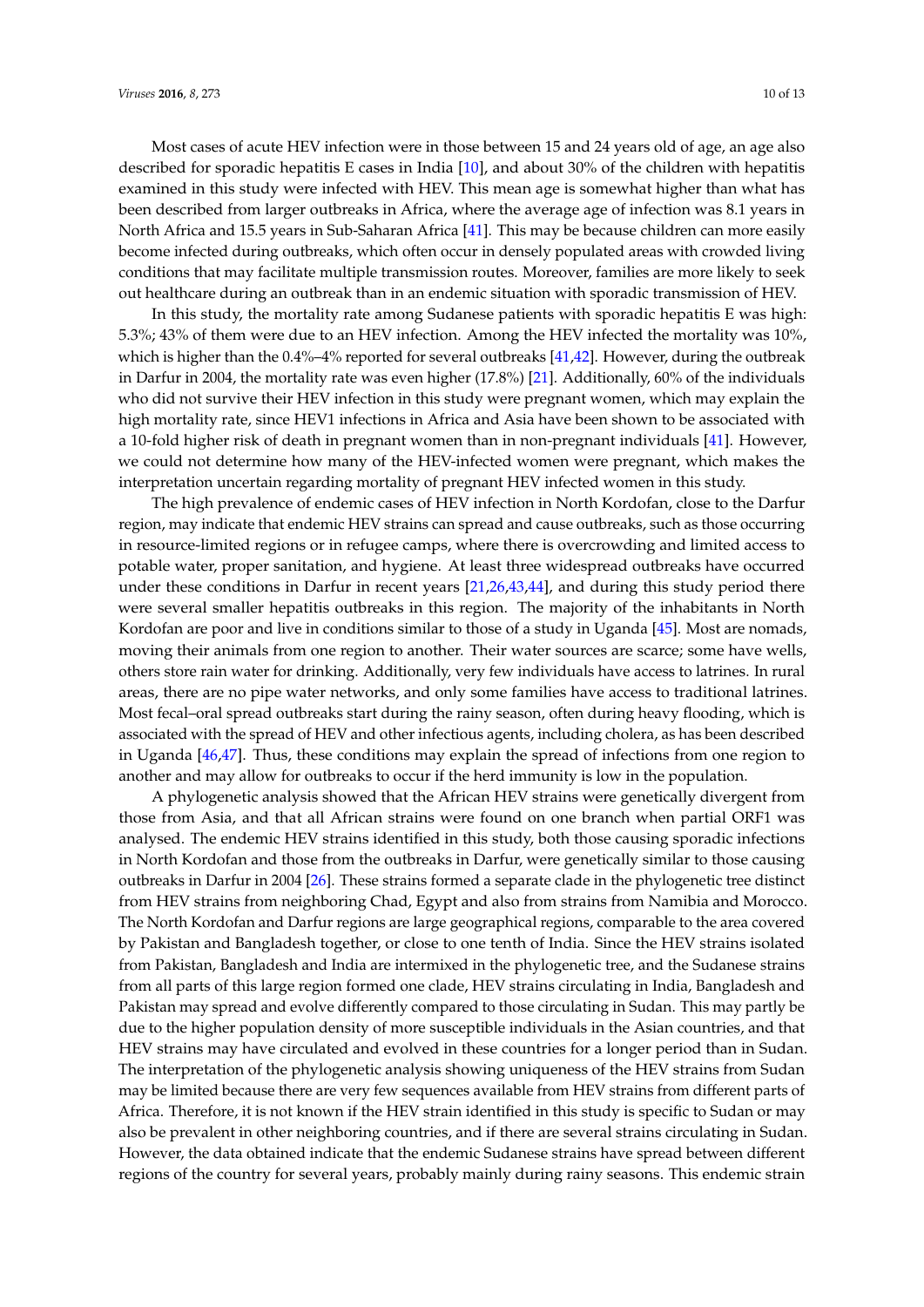may be highly virulent, and therefore easily isolated, because of its ability to cause a large number of sporadic hepatitis cases also in younger age groups, and its high mortality. There is a need for complete genome sequencing of this strain to examine for the presence of known virulence markers [\[48,](#page-12-12)[49\]](#page-12-13) or other genetic markers that may explain the severity of hepatitis symptoms associated with this type. In addition, larger prospective studies on the HEV infection are needed during non-outbreak periods in all regions of Sudan, to identify whether this strain is prevalent in the whole country, whether it is associated with increased severity of hepatitis symptoms and whether it is causing outbreaks more often than other HEV1 strains.

## **5. Conclusions**

Our study demonstrated that hepatitis E is a major public health issue in Sudan, even during non-outbreak periods. While resources for the control of communicable diseases are particularly difficult to use in these remote areas of Africa, there is a need for surveillance of hepatitis E for the early detection of upcoming and ongoing outbreaks. Efforts are needed to improve sanitation and access to clean water and safe latrines for most inhabitants in these remote regions. Cross-sectional serosurveys can also be implemented to estimate the susceptibility of the population to HEV and thus the risk of spread and future outbreaks. Multisectoral activities are needed in order to improve the access to clean drinking water and general sanitation for the population in these poor regions and for training in community hygiene and outbreak preparedness.

**Acknowledgments:** This study was supported under the project 'PREDEMICS' (7th Framework Program, grant agreement no. 278433).

**Author Contributions:** Adel Hussein Elduma designed the study, performed experiments and analyses and writing, Marie Karlsson performed experiments, Mai Mohammed Adam Zein, and Isam M.E. Elkhider participated in designing the study and in writing, Heléne Norder designed the study, performed analyses and writing.

**Conflicts of Interest:** The authors declare no conflict of interest.

#### **References**

- <span id="page-10-0"></span>1. Smith, D.B.; Simmonds, P.; Jameel, S.; Emerson, S.U.; Harrison, T.J.; Meng, X.J.; Okamoto, H.; Van der Poel, W.H.; Purdy, M.A. Consensus proposals for classification of the family hepeviridae. *J. Gen. Virol.* **2015**, *96*, 1191–1192. [\[CrossRef\]](http://dx.doi.org/10.1099/vir.0.000115) [\[PubMed\]](http://www.ncbi.nlm.nih.gov/pubmed/26015322)
- <span id="page-10-1"></span>2. Meng, X.J. Zoonotic and foodborne transmission of hepatitis E virus. *Semin. Liver Dis.* **2013**, *33*, 41–49. [\[CrossRef\]](http://dx.doi.org/10.1055/s-0033-1338113) [\[PubMed\]](http://www.ncbi.nlm.nih.gov/pubmed/23564388)
- <span id="page-10-2"></span>3. Abravanel, F.; Lhomme, S.; Dubois, M.; Peron, J.M.; Alric, L.; Kamar, N.; Izopet, J. Hepatitis E virus. *Med. Mal. Infect.* **2013**, *43*, 263–270. [\[CrossRef\]](http://dx.doi.org/10.1016/j.medmal.2013.03.005) [\[PubMed\]](http://www.ncbi.nlm.nih.gov/pubmed/23608595)
- <span id="page-10-3"></span>4. Emerson, S.U.; Purcell, R.H. Hepatitis E. *Pediatr. Infect. Dis. J.* **2007**, *26*, 1147–1148. [\[CrossRef\]](http://dx.doi.org/10.1097/INF.0b013e31815dd7c2) [\[PubMed\]](http://www.ncbi.nlm.nih.gov/pubmed/18043454)
- <span id="page-10-4"></span>5. Mansuy, J.M.; Bendall, R.; Legrand-Abravanel, F.; Saune, K.; Miedouge, M.; Ellis, V.; Rech, H.; Destruel, F.; Kamar, N.; Dalton, H.R.; et al. Hepatitis E virus antibodies in blood donors, France. *Emerg. Infect. Dis.* **2011**, *17*, 2309–2312. [\[CrossRef\]](http://dx.doi.org/10.3201/eid1712.110371) [\[PubMed\]](http://www.ncbi.nlm.nih.gov/pubmed/22172156)
- <span id="page-10-5"></span>6. Kamar, N.; Dalton, H.R.; Abravanel, F.; Izopet, J. Hepatitis E virus infection. *Clin. Microbiol. Rev.* **2014**, *27*, 116–138. [\[CrossRef\]](http://dx.doi.org/10.1128/CMR.00057-13) [\[PubMed\]](http://www.ncbi.nlm.nih.gov/pubmed/24396139)
- <span id="page-10-6"></span>7. Hino, K.; Kondo, T.; Niwa, H.; Uchida, T.; Shikata, T.; Rikahisa, T.; Mizuno, K. A small epidemic of enterically transmitted non-A, non-B acute hepatitis. *Gastroenterol. Jpn.* **1991**, *26* (Suppl. S3), 139–141. [\[PubMed\]](http://www.ncbi.nlm.nih.gov/pubmed/1909253)
- <span id="page-10-7"></span>8. Balayan, M.S.; Andjaparidze, A.G.; Savinskaya, S.S.; Ketiladze, E.S.; Braginsky, D.M.; Savinov, A.P.; Poleschuk, V.F. Evidence for a virus in non-A, non-B hepatitis transmitted via the fecal-oral route. *Intervirology* **1983**, *20*, 23–31. [\[PubMed\]](http://www.ncbi.nlm.nih.gov/pubmed/6409836)
- <span id="page-10-8"></span>9. Worm, H.C.; van der Poel, W.H.; Brandstatter, G. Hepatitis E: An overview. *Microbes Infect.* **2002**, *4*, 657–666. [\[CrossRef\]](http://dx.doi.org/10.1016/S1286-4579(02)01584-8)
- <span id="page-10-9"></span>10. Kumar, S.; Ratho, R.K.; Chawla, Y.K.; Chakraborti, A. The incidence of sporadic viral hepatitis in North India: A preliminary study. *Hepatobiliary Pancreat. Dis. Int.* **2007**, *6*, 596–599. [\[PubMed\]](http://www.ncbi.nlm.nih.gov/pubmed/18086624)
- <span id="page-10-10"></span>11. Aubry, P.; Niel, L.; Niyongabo, T.; Kerguelen, S.; Larouze, B. Seroprevalence of hepatitis E virus in an adult urban population from Burundi. *Am. J. Trop. Med. Hyg.* **1997**, *57*, 272–273. [\[PubMed\]](http://www.ncbi.nlm.nih.gov/pubmed/9311635)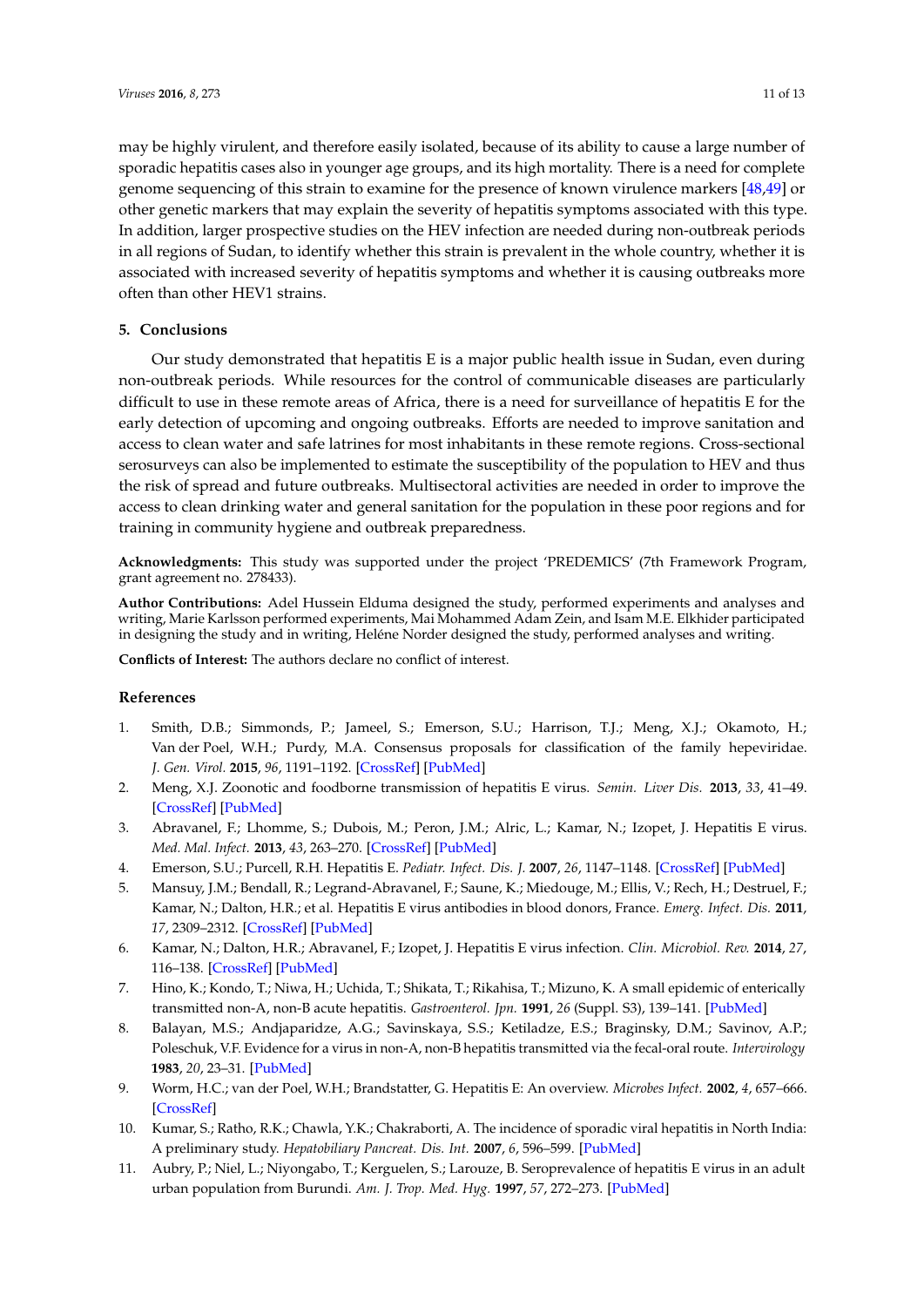- <span id="page-11-13"></span>12. Bile, K.; Isse, A.; Mohamud, O.; Allebeck, P.; Nilsson, L.; Norder, H.; Mushahwar, I.K.; Magnius, L.O. Contrasting roles of rivers and wells as sources of drinking water on attack and fatality rates in a hepatitis E epidemic in Somalia. *Am. J. Trop. Med. Hyg.* **1994**, *51*, 466–474. [\[PubMed\]](http://www.ncbi.nlm.nih.gov/pubmed/7943574)
- 13. Howard, C.M.; Handzel, T.; Hill, V.R.; Grytdal, S.P.; Blanton, C.; Kamili, S.; Drobeniuc, J.; Hu, D.; Teshale, E. Novel risk factors associated with hepatitis E virus infection in a large outbreak in Northern Uganda: Results from a case-control study and environmental analysis. *Am. J. Trop. Med. Hyg.* **2010**, *83*, 1170–1173. [\[CrossRef\]](http://dx.doi.org/10.4269/ajtmh.2010.10-0384) [\[PubMed\]](http://www.ncbi.nlm.nih.gov/pubmed/21036857)
- 14. Krawczynski, K.; Kamili, S.; Aggarwal, R. Global epidemiology and medical aspects of hepatitis E. *Forum (Genova)* **2001**, *11*, 166–179. [\[PubMed\]](http://www.ncbi.nlm.nih.gov/pubmed/11948361)
- 15. Teshale, E.H.; Grytdal, S.P.; Howard, C.; Barry, V.; Kamili, S.; Drobeniuc, J.; Hill, V.R.; Okware, S.; Hu, D.J.; Holmberg, S.D. Evidence of person-to-person transmission of hepatitis E virus during a large outbreak in Northern Uganda. *Clin. Infect. Dis.* **2010**, *50*, 1006–1010. [\[CrossRef\]](http://dx.doi.org/10.1086/651077) [\[PubMed\]](http://www.ncbi.nlm.nih.gov/pubmed/20178415)
- <span id="page-11-14"></span>16. Teshale, E.H.; Howard, C.M.; Grytdal, S.P.; Handzel, T.R.; Barry, V.; Kamili, S.; Drobeniuc, J.; Okware, S.; Downing, R.; Tappero, J.W.; et al. Hepatitis E epidemic, Uganda. *Emerg. Infect. Dis.* **2010**, *16*, 126–129. [\[CrossRef\]](http://dx.doi.org/10.3201/eid1601.090764) [\[PubMed\]](http://www.ncbi.nlm.nih.gov/pubmed/20031058)
- <span id="page-11-0"></span>17. Tsega, E.; Krawczynski, K.; Hansson, B.G.; Nordenfelt, E.; Negusse, Y.; Alemu, W.; Bahru, Y. Outbreak of acute hepatitis E virus infection among military personnel in Northern Ethiopia. *J. Med. Virol.* **1991**, *34*, 232–236. [\[CrossRef\]](http://dx.doi.org/10.1002/jmv.1890340407) [\[PubMed\]](http://www.ncbi.nlm.nih.gov/pubmed/1940876)
- <span id="page-11-1"></span>18. Hyams, K.C.; Purdy, M.A.; Kaur, M.; McCarthy, M.C.; Hussain, M.A.; El-Tigani, A.; Krawczynski, K.; Bradley, D.W.; Carl, M. Acute sporadic hepatitis E in Sudanese children: Analysis based on a new western blot assay. *J. Infect. Dis.* **1992**, *165*, 1001–1005. [\[CrossRef\]](http://dx.doi.org/10.1093/infdis/165.6.1001) [\[PubMed\]](http://www.ncbi.nlm.nih.gov/pubmed/1583317)
- <span id="page-11-2"></span>19. McCarthy, M.C.; He, J.; Hyams, K.C.; El-Tigani, A.; Khalid, I.O.; Carl, M. Acute hepatitis E infection during the 1988 floods in Khartoum, Sudan. *Trans. R. Soc. Trop. Med. Hyg.* **1994**, *88*, 177. [\[CrossRef\]](http://dx.doi.org/10.1016/0035-9203(94)90284-4)
- 20. Ahmed, R.E.; Karsany, M.S.; Adam, I. Brief report: Acute viral hepatitis and poor maternal and perinatal outcomes in pregnant Sudanese women. *J. Med. Virol.* **2008**, *80*, 1747–1748. [\[CrossRef\]](http://dx.doi.org/10.1002/jmv.21284) [\[PubMed\]](http://www.ncbi.nlm.nih.gov/pubmed/18712815)
- <span id="page-11-15"></span>21. Boccia, D.; Guthmann, J.P.; Klovstad, H.; Hamid, N.; Tatay, M.; Ciglenecki, I.; Nizou, J.Y.; Nicand, E.; Guerin, P.J. High mortality associated with an outbreak of hepatitis E among displaced persons in Darfur, Sudan. *Clin. Infect. Dis.* **2006**, *42*, 1679–1684. [\[CrossRef\]](http://dx.doi.org/10.1086/504322) [\[PubMed\]](http://www.ncbi.nlm.nih.gov/pubmed/16705571)
- <span id="page-11-3"></span>22. Rayis, D.A.; Jumaa, A.M.; Gasim, G.I.; Karsany, M.S.; Adam, I. An outbreak of hepatitis E and high maternal mortality at port Sudan, Eastern Sudan. *Pathog. Glob. Health* **2013**, *107*, 66–68. [\[CrossRef\]](http://dx.doi.org/10.1179/2047773213Y.0000000076) [\[PubMed\]](http://www.ncbi.nlm.nih.gov/pubmed/23683332)
- <span id="page-11-4"></span>23. Hepatitis E: Chad, Sudan. *Weekly Epidemiological Record (WER)* **2004**, *79*, 321.
- 24. Hepatitis E, Chad. *Weekly Epidemiological Record (WER)* **2004**, *79*, 313.
- <span id="page-11-5"></span>25. Browne, L.B.; Menkir, Z.; Kahi, V.; Maina, G.; Asnakew, S.; Tubman, M.; Elyas, H.Z.; Nigatu, A.; Dak, D.; Maung, U.A.; et al. Notes from the field: Hepatitis E outbreak among refugees from south Sudan—Gambella, Ethiopia, April 2014–January 2015. *MMWR Morb. Mortal. Wkly. Rep.* **2015**, *64*, 537. [\[PubMed\]](http://www.ncbi.nlm.nih.gov/pubmed/25996097)
- <span id="page-11-6"></span>26. Nicand, E.; Armstrong, G.L.; Enouf, V.; Guthmann, J.P.; Guerin, J.P.; Caron, M.; Nizou, J.Y.; Andraghetti, R. Genetic heterogeneity of hepatitis E virus in Darfur, Sudan, and neighboring Chad. *J. Med. Virol.* **2005**, *77*, 519–521. [\[CrossRef\]](http://dx.doi.org/10.1002/jmv.20487) [\[PubMed\]](http://www.ncbi.nlm.nih.gov/pubmed/16254969)
- <span id="page-11-7"></span>27. Norder, H.; Sundqvist, L.; Magnusson, L.; Ostergaard Breum, S.; Lofdahl, M.; Larsen, L.E.; Hjulsager, C.K.; Magnius, L.; Bottiger, B.E.; Widen, F. Endemic hepatitis E in two Nordic countries. *Eurosurveillance* **2009**, *14*, 20–28.
- <span id="page-11-8"></span>28. Widen, F.; Sundqvist, L.; Matyi-Toth, A.; Metreveli, G.; Belak, S.; Hallgren, G.; Norder, H. Molecular epidemiology of hepatitis E virus in humans, pigs and wild boars in Sweden. *Epidemiol. Infect.* **2011**, *139*, 361–371. [\[CrossRef\]](http://dx.doi.org/10.1017/S0950268810001342) [\[PubMed\]](http://www.ncbi.nlm.nih.gov/pubmed/20546635)
- <span id="page-11-9"></span>29. Felsenstein, J. Inferring phylogenies from protein sequences by parsimony, distance and likelyhood methods. *Methods Enzymol.* **1996**, *266*, 418–427. [\[PubMed\]](http://www.ncbi.nlm.nih.gov/pubmed/8743697)
- <span id="page-11-10"></span>30. Page, R.D. Visualizing phylogenetic trees using TreeView. *Curr. Protoc. Bioinform.* **2002**, *6*. [\[CrossRef\]](http://dx.doi.org/10.1002/0471250953.bi0602s01)
- <span id="page-11-11"></span>31. Mirazo, S.; Ramos, N.; Mainardi, V.; Gerona, S.; Arbiza, J. Transmission, diagnosis, and management of hepatitis E: An update. *Hepat. Med.* **2014**, *6*, 45–59. [\[CrossRef\]](http://dx.doi.org/10.2147/HMER.S63417) [\[PubMed\]](http://www.ncbi.nlm.nih.gov/pubmed/24966702)
- <span id="page-11-12"></span>32. Khuroo, M.S. Discovery of hepatitis E: The epidemic non-A, non-B hepatitis 30 years down the memory lane. *Virus Res.* **2011**, *161*, 3–14. [\[CrossRef\]](http://dx.doi.org/10.1016/j.virusres.2011.02.007) [\[PubMed\]](http://www.ncbi.nlm.nih.gov/pubmed/21320558)